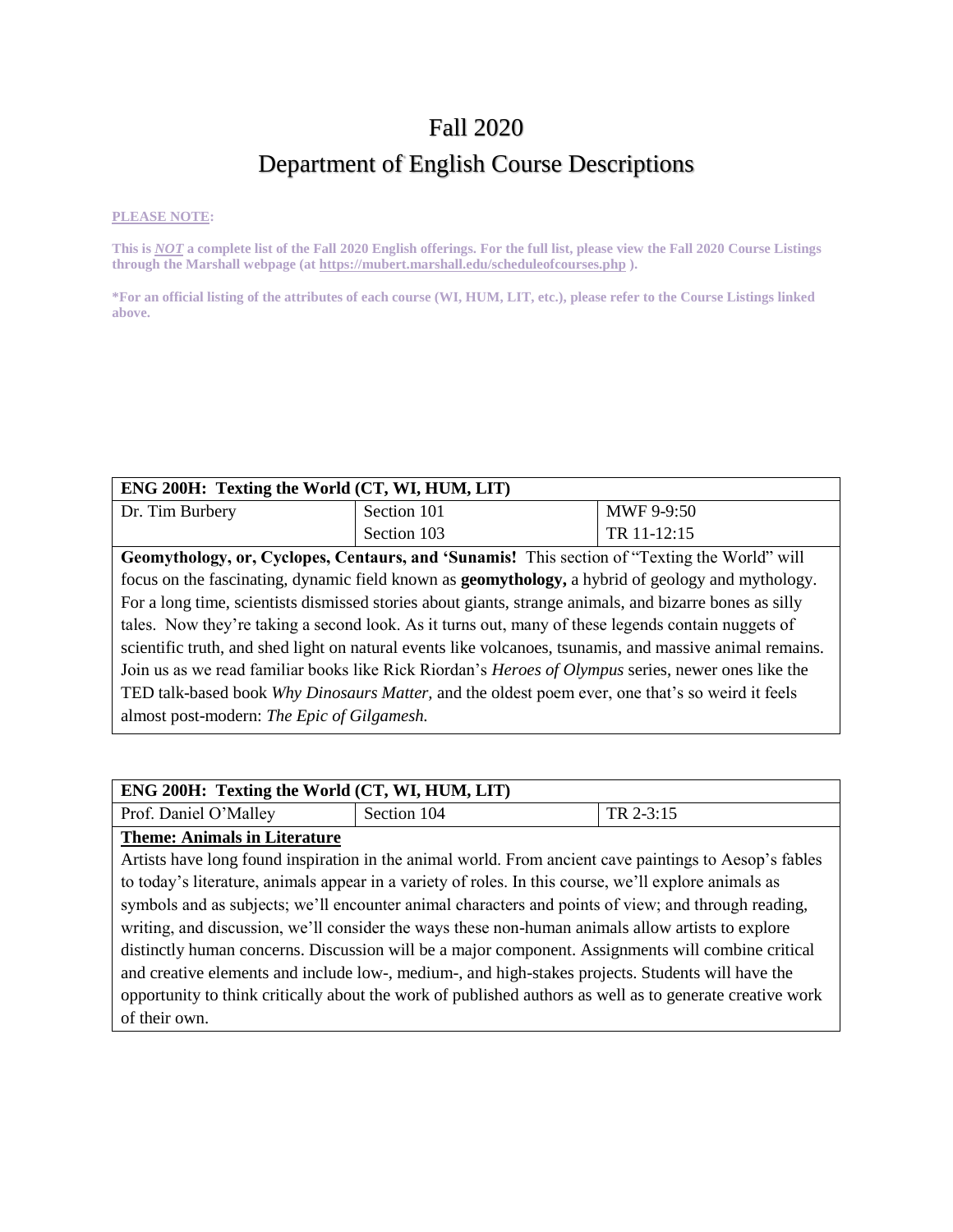### **DH 201: Intro to Digital Humanities (WI, HUM, DH)**

| Dr. Stefan Schöberlein                                                                                 | Section 101                                                                                       | MW 4-5:15 |
|--------------------------------------------------------------------------------------------------------|---------------------------------------------------------------------------------------------------|-----------|
|                                                                                                        | This class, broadly speaking, focuses on the scholarly study of culture using digital methods and |           |
| technologies. Together, we will figure out what is meant by "digital humanities," sample tools and     |                                                                                                   |           |
| projects from the field, and get to know digital humanists working at Marshall. No prior experience    |                                                                                                   |           |
| with coding, data analysis or digital design is required. This class severs as the introduction to the |                                                                                                   |           |
|                                                                                                        | interdisciplinary digital humanities minor but is open to anyone interested.                      |           |
|                                                                                                        |                                                                                                   |           |

This class will likely be an online/offline hybrid.

| <b>ENG 204: Writing for the Workplace (WI)</b> |             |                    |
|------------------------------------------------|-------------|--------------------|
| Amine Oudghiri-Otmani                          | Section 103 | TR $9:30 - 10:45$  |
|                                                | Section 104 | TR $11:00 - 12:15$ |
|                                                | Section 105 | TR $12:30 - 1:45$  |

The primary goal of English 204 is to develop and practice basic writing that is focused on the styles and forms used in the workplace. To do so, students must use critical thinking as well as build on the elements of audience and purpose in their respective interactions with co-workers, customers, and clients (to name just a few). In this class, writing will be approached as a transaction method to help build relations with the intended audience.

To focus our path toward these goals, we will work on a plethora of business writing projects (small and major), including (but not limited to) email, letter, memorandum, recommendation report, and formal proposal. Besides exploring examples of these artifacts in class, students will produce business documents of their own as well as engage in research to produce longer business documents like reports and formal proposals.

| ENG 206: Good Plays (HUM, LIT, WI)                                                                         |                                                                                                          |        |
|------------------------------------------------------------------------------------------------------------|----------------------------------------------------------------------------------------------------------|--------|
| Dr. Jim Riemer                                                                                             | Section 101                                                                                              | Online |
|                                                                                                            | In this class you will be reading, discussing, and writing about a wide range of plays from a variety of |        |
|                                                                                                            | traditions and historical eras and from a variety of styles and genres including comedies by             |        |
|                                                                                                            | Aristophanes, Moliere, and Oscar Wilde, a Japanese Noh play by Zeami Motokiyo, the expressionist         |        |
|                                                                                                            | drama of O'Neill, and a contemporary Broadway musical <i>Dear Evan Hansen</i> . Along the way we will    |        |
| explore how the playwrights we will read kept reinventing and reshaping the conventions of drama to        |                                                                                                          |        |
| fit their times while appealing to their audiences (that is, getting across their ideas while also selling |                                                                                                          |        |
| tickets), and how playwrights from different periods and cultural backgrounds address such timeless        |                                                                                                          |        |
| themes as war, sex, race, identity, class conflict, and the foolishness and nobility of human nature. The  |                                                                                                          |        |
| main assignments will include online discussion boards, some quizzes, literary analysis paragraphs,        |                                                                                                          |        |
| and essay tests.                                                                                           |                                                                                                          |        |
|                                                                                                            |                                                                                                          |        |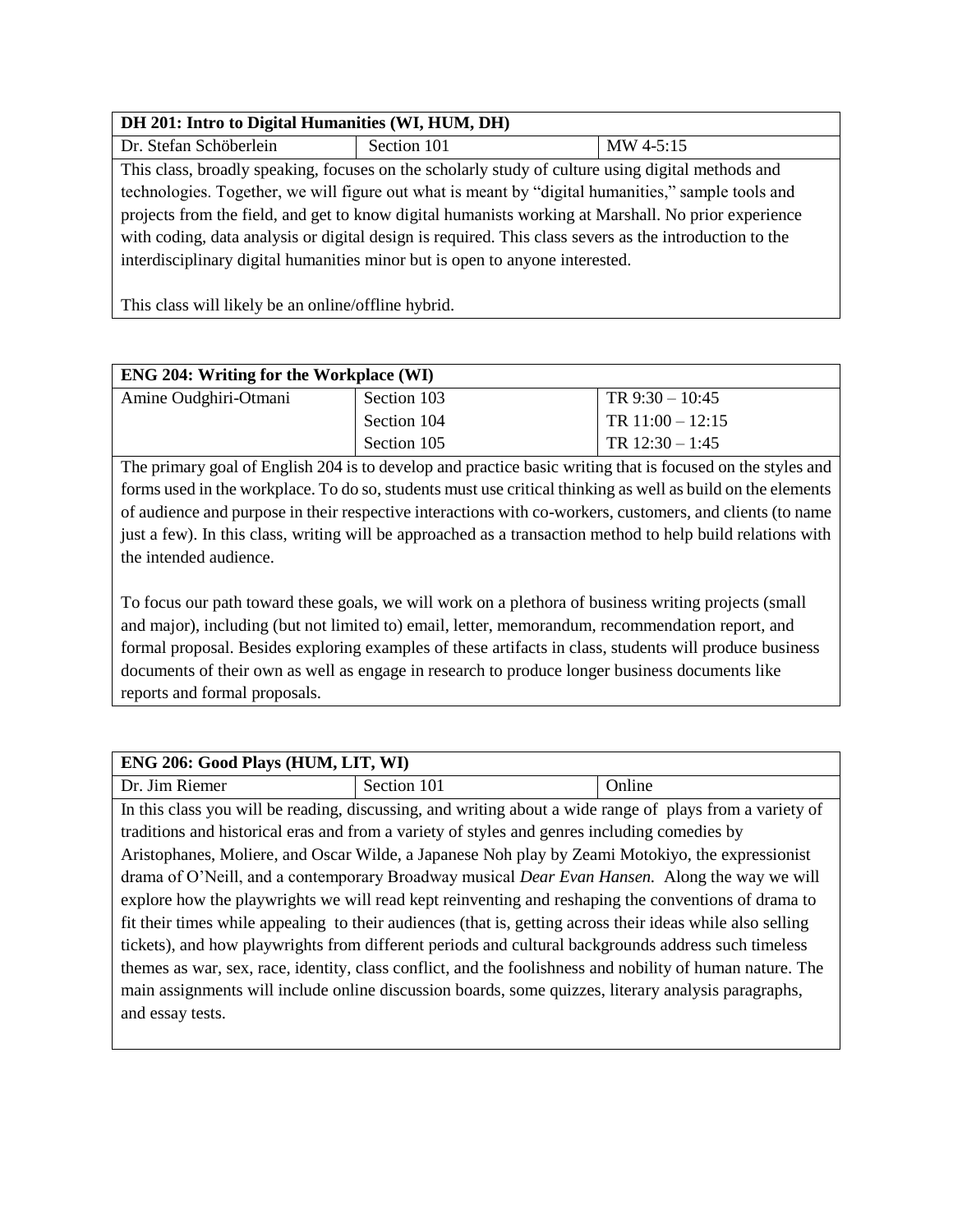| <b>ENG 209: Literature of Fantasy (HUM, LIT, WI)</b> |             |                 |
|------------------------------------------------------|-------------|-----------------|
| Dr. Britton C. Lumpkin                               | Section 101 | MW 4:00-5:15 pm |

This course will explore and analyze a sub-genre of Fantasy known as Sword & Sorcery. In contrast to the world-threatening dangers found in Epic Fantasy, Sword & Sorcery tends to focus on personal stakes and fast-paced adventures. The struggles and challenges of the heroes in these narratives are often told episodically through short stories and novellas. Our exploration will begin with pioneering pulp authors Robert E. Howard (Conan, Kull) and C. L. Moore (who created the  $1<sup>st</sup>$  female Sword  $\&$ Sorcery hero Jirel of Jorey) and then continue with a survey a key authors in the development of the genre including Fritz Lieber, Michael Moorcock, Roger Zelazny, Poul Anderson, Charles Saunders (whose African Sword & Sorcery hero Imaro kicked-started the Sword & Soul sub-genre), Glen Cook (whose *Black Company* novels are early examples of Grimdark Fantasy), and Manly Wade Wellman (whose John the Balladeer short stories combine Appalachia and Sword & Sorcery). The class will also consider works related to Sword & Sorcery by Ursula K. LeGuin and Mercedes Lackey and will conclude by examining the most recent iteration of Sword & Sorcery as embodied by Andrzej Sapkowski's *The Witcher* series and the recent Netflix adaptation. In the end, there will be swords, magic, monsters, and weirdness of all sorts.

| ENG 209: Literature of Fantasy (HUM, LIT, WI)                                                                        |             |                                                                                                         |
|----------------------------------------------------------------------------------------------------------------------|-------------|---------------------------------------------------------------------------------------------------------|
| Gwenyth Hood                                                                                                         | Section 102 | Online                                                                                                  |
| Theme: Imagination grasps at reality.                                                                                |             |                                                                                                         |
| This survey explores fantasy literature from its origins in mythology to its current status as a modern              |             |                                                                                                         |
| genre usually contrasted with realism. Beginning with The Golden Ass, a novel length narrative from                  |             |                                                                                                         |
|                                                                                                                      |             | the days of the Roman Emperor Marcus Aurelius (second century AD), we will proceed all the way up       |
| to the present, sampling works by the Brothers Grimm, Charles Perrault, Hans Christian Andersen,                     |             |                                                                                                         |
| Sheridan Le Fanu, C. S. Lewis, Margaret Atwood, Angela Carter and Mercedes Lackey. We conclude                       |             |                                                                                                         |
| with the epic fantasy of J. R. R. Tolkien ( <i>The Hobbit</i> , in conjunction with <i>The Lord of the Rings</i> ) a |             |                                                                                                         |
| major work of the twentieth century which synthesizes and harmonizes many aspects of Fantasy                         |             |                                                                                                         |
| Literature. In this Writing Intensive (WI) class, there will be weekly on-line journals and discussions,             |             |                                                                                                         |
| and weekly prompts to respond to readings and practice formal documentation. Besides this, there are                 |             |                                                                                                         |
|                                                                                                                      |             | three formal essays and a final exam on an assigned topic. Students will have the opportunity to revise |
| Essay 1 after it is graded. For Essay 3, students can choose between a creative work (generally short                |             |                                                                                                         |
| fiction) and a third short analystical essay.                                                                        |             |                                                                                                         |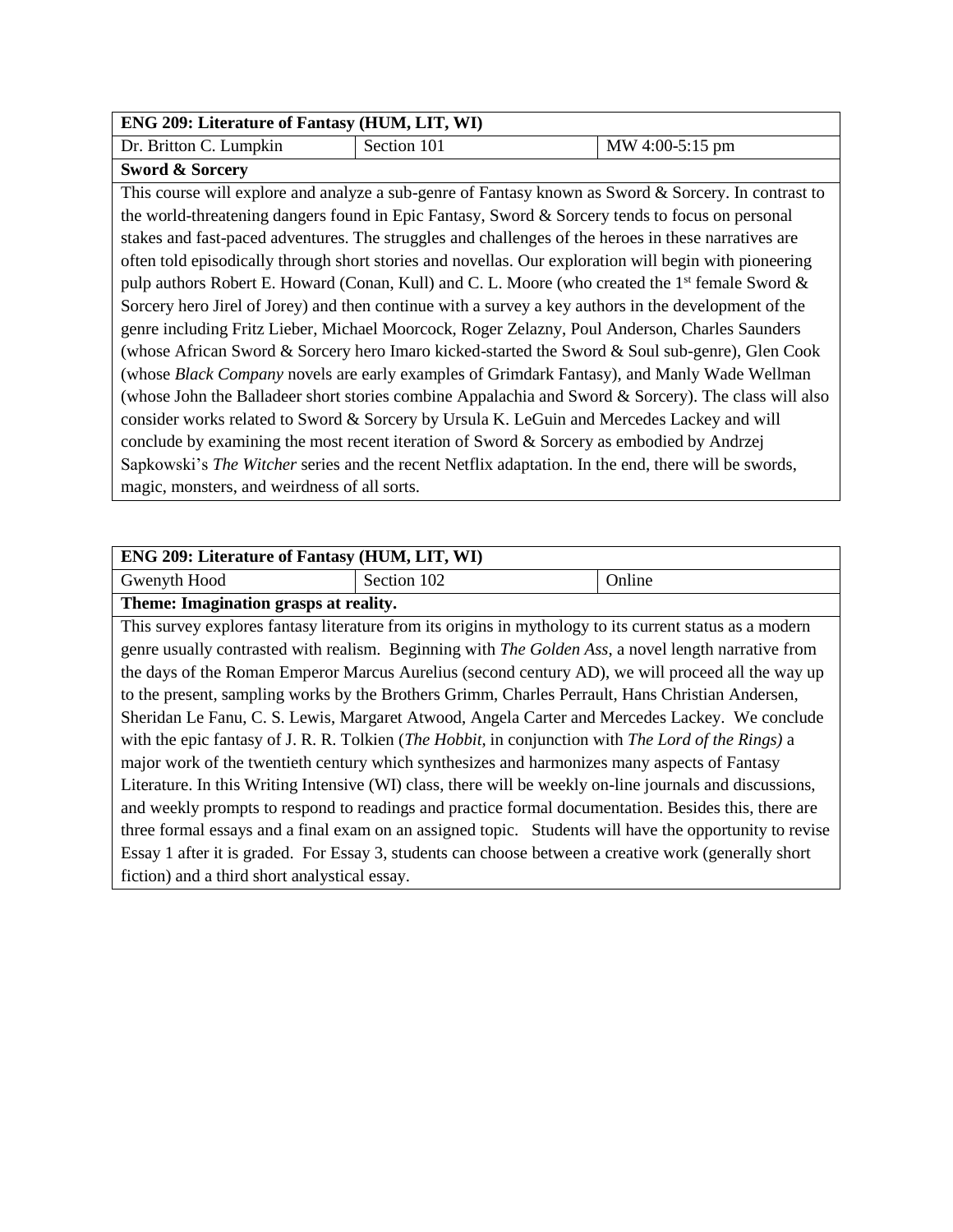| <b>ENG 211: Science Fiction (HUM, LIT, WI)</b>                                                             |                                                                                                            |                   |
|------------------------------------------------------------------------------------------------------------|------------------------------------------------------------------------------------------------------------|-------------------|
| Dr. Tim Burbery                                                                                            | Section 101                                                                                                | TR $9:30 - 10:45$ |
|                                                                                                            | Mars, aliens, and The Singularity. This course will focus in part on the challenges of colonizing          |                   |
|                                                                                                            | Mars. This idea's been in the news a lot, especially due to Elon Musk's Space X rocket and his plans       |                   |
|                                                                                                            | for getting us to the orange planet. We'll also tackle the famous <i>Fermi's Paradox:</i> On the one hand, |                   |
| the universe is ginormous and, statistically speaking, must contain intelligent life. On the other, that   |                                                                                                            |                   |
| life doesn't seem to have visited us yet. So where are the aliens?, Fermi asked. His question still hasn't |                                                                                                            |                   |
| been answered. Finally, we'll study The Technological Singularity and its relation to Futurama.            |                                                                                                            |                   |
| Texts will include The Martian (film and book), C.S. Lewis's Mars book, Out of the Silent Planet; K.S.     |                                                                                                            |                   |
|                                                                                                            | Robinson's novel Aurora; Brad Pitt's recentish Sci Fi film, Ad Astra; Futurama; and assorted cool          |                   |
| videos.                                                                                                    |                                                                                                            |                   |

## **ENG 211: Science Fiction (HUM, LIT, WI)**  Dr. Jim Riemer Section 102 | Online Aliens! Spaceships! Time Travel! Cyborgs! Alternate history! Prepare to explore the many worlds and dimensions of science fiction. In this class you will be reading, discussing, and writing about a range of science fiction texts, from classics to the contemporary. While the texts you will be reading treat a range of themes and issues, we will be giving particular focus to how those texts develop themes and address issues related to the interaction between cultures, the danger and benefits of science and technology, and ideas about gender, as well as examining the conventions and techniques of the science fiction genre. The main assignments will include online discussion boards, literary analysis paragraphs, a literary analysis essay, and a web site project.

### **ENG 214: Introduction to Comics (HUM, LIT, WI)**

| ETTO 214. INII 000000001 to Connes (HOIN, EIT, WI)                                                    |                                                                                                              |        |
|-------------------------------------------------------------------------------------------------------|--------------------------------------------------------------------------------------------------------------|--------|
| Dr. Jim Riemer                                                                                        | Section 103                                                                                                  | Online |
|                                                                                                       | In this class you will be reading, discussing, and writing about comics and graphic narratives. You will     |        |
|                                                                                                       | be learning to analyze the visual and graphic narrative techniques in these texts and how those              |        |
|                                                                                                       | techniques are used by the writers and artists to develop characters, illustrate conflicts, create suspense, |        |
| and develop themes. While the comics and graphic narrative you will be reading treat a range of       |                                                                                                              |        |
| themes and issues, we will be giving particular focus to how those texts develop themes and address   |                                                                                                              |        |
| issues related to the depiction of violence, gender roles, and ideas about justice. The readings will |                                                                                                              |        |
|                                                                                                       | include reading comics featuring Batman, Jonah Hex, Hawkeye, and the Green Turtle, as well as a              |        |
|                                                                                                       | graphic novel of your choice. The main assignments will be online discussion boards, two literary            |        |
| analysis paragraphs, an essay test, and a PowerPoint slideshow project.                               |                                                                                                              |        |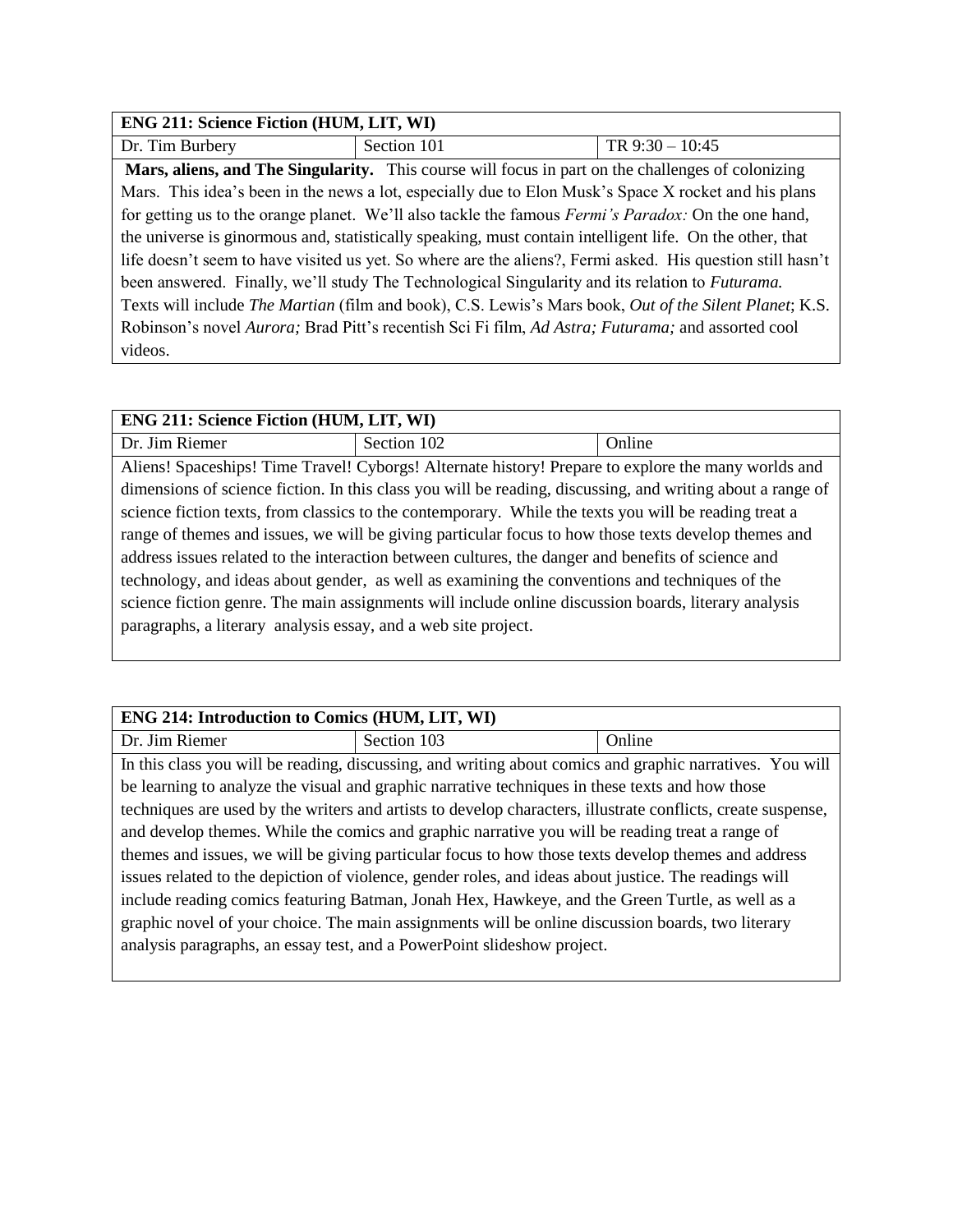#### **ENG 232: Good Films (HUM, LIT, WI, DH, Film Studies)**

| Dr. Britton C. Lumpkin | Section 101 | MW 1:00-2:15 pm |
|------------------------|-------------|-----------------|
| <b>Star Wars</b>       |             |                 |

With the release of *Star Wars: The Rise of Skywalker* in December 2019, it is perhaps as good a time as any to reflect upon and analyze the significance, impact, and complicated reactions the enormously successful *Star Wars* franchise has had over the decades on film and popular culture. Over the course of this class, we will examine and consider the Original Trilogy (*Star Wars*, *The Empire Strikes Back*, and *Return of the Jedi),* the Prequels (*The Phantom Menace*, *Attack of the Clones*, and *Revenge of the Sith*), and most of the Disney-produced Star Wars films and television productions (*The Force Awaken*, *Rogue One*, *The Last Jedi*, *The Rise of Skywalker*, and *The Mandalorian*), along with some shorter works and comics from the *Star Wars* Expanded Universe (now called "Legends") and the current *Star Wars* timeline established by Disney. As a class, we will consider *Star Wars* and its related properties in relation to the historical and cultural context in which these works emerged and examine them as works of cinema, literature, genre, and fandom. A subscription to Disney+ will be essential for doing the work in this class. The final project will entail creating a digital project. And yes, we will discuss Baby Yoda. This is the Way.

| ENG 232: Good Films (HUM, LIT, WI, DH, Film Studies)                                                     |                                                                                                   |                |
|----------------------------------------------------------------------------------------------------------|---------------------------------------------------------------------------------------------------|----------------|
| Dr. Walter Squire                                                                                        | Section 102                                                                                       | TR 11:00-12:15 |
|                                                                                                          | Section 103                                                                                       | TR 2:00-3:15   |
|                                                                                                          | This course will focus upon popular film genres such as Westerns, musicals, social problem films, |                |
|                                                                                                          | slapstick, romantic comedy, horror, science fiction, and action blockbusters. The histories and   |                |
| conventions of each of these genres (and possibly more) will explored. Furthermore, the class will       |                                                                                                   |                |
| consider how American history has influenced changes within each genre, and reasoning for changes in     |                                                                                                   |                |
| popularity of genres over time will be assessed. Readings from the assigned text An Introduction to Film |                                                                                                   |                |
| Genres, by Lester Friedman, et al, will be supplemented by select feature-length films as well as by     |                                                                                                   |                |
| numerous short films and clips from additional feature-length films. Assignments will include low-,      |                                                                                                   |                |
| medium-, and high-stakes writing (various in-class exercises, viewing responses to assigned feature-     |                                                                                                   |                |
| length films, and a longer genre analysis of a film) as well as a final exam.                            |                                                                                                   |                |

| ENG 240: Introduction to African American Literature (HUM, LIT, WI, MC)                                      |                                                                                                        |        |
|--------------------------------------------------------------------------------------------------------------|--------------------------------------------------------------------------------------------------------|--------|
| Dr. John Young                                                                                               | Section 101                                                                                            | Online |
|                                                                                                              | This class will introduce students to major themes in African American literary history (such as the   |        |
|                                                                                                              | idea of "double consciousness" and the ongoing impact of the history and culture of slavery). Readings |        |
| will include one novel from the slavery era, William Wells Brown's Clotel, as well as representative         |                                                                                                        |        |
| selections from other major periods: the Harlem Renaissance in the 1920s and '30s (Nella Larsen's            |                                                                                                        |        |
| <i>Passing</i> ), the Black Arts Movement of the 1960s and '70s (Octavia Butler's <i>Kindred</i> ), and the  |                                                                                                        |        |
| contemporary period (Claudia Rankine's <i>Citizen</i> ). We will also read a range of essays, short fiction, |                                                                                                        |        |
| and poetry, and watch the Netflix series When They See Us. Requirements will include several short (1)       |                                                                                                        |        |
| pg.) responses, contributions to the class discussion board, and two exams.                                  |                                                                                                        |        |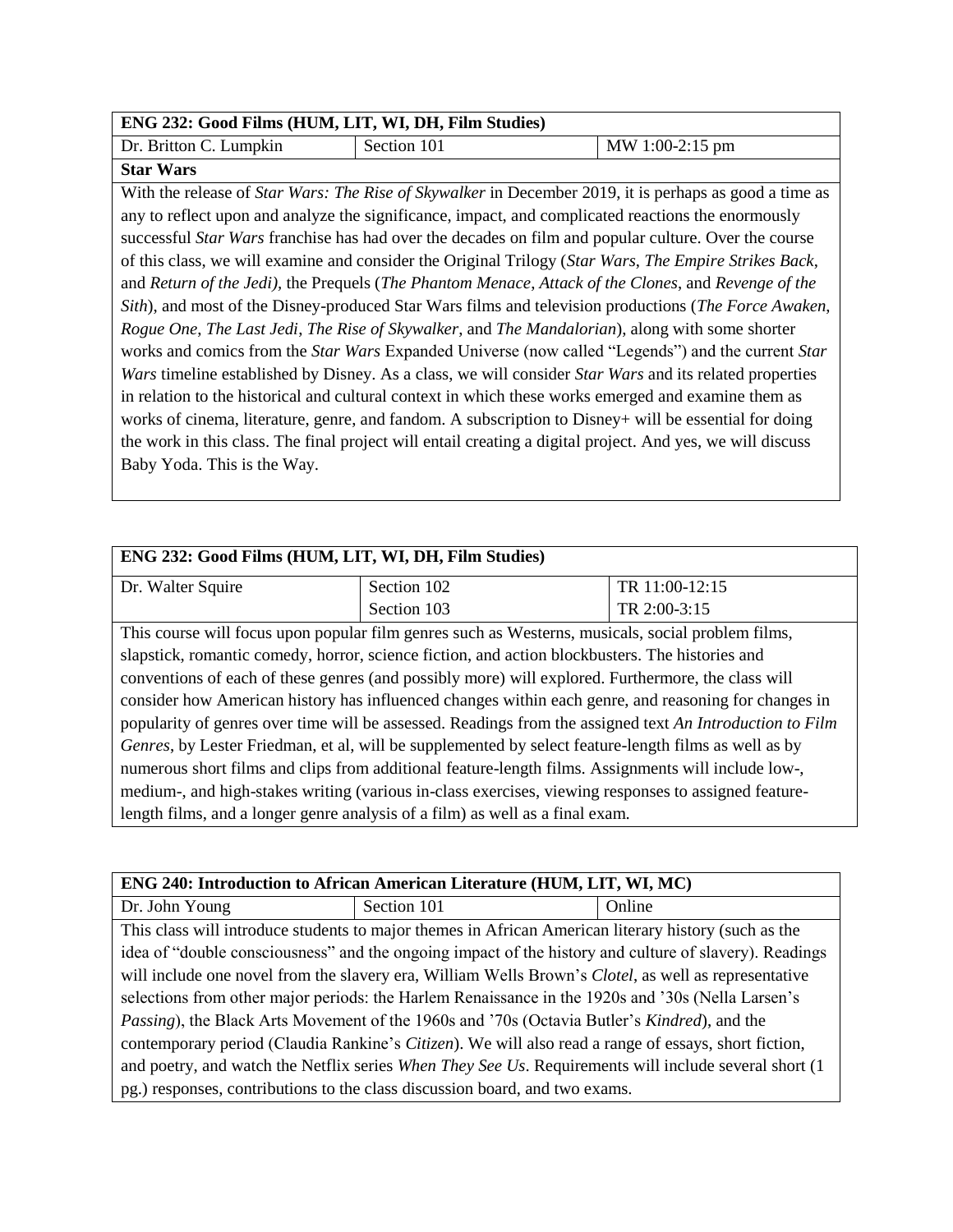### **ENG 242: Women Writers (HUM, LIT, WI, WS, MC)**

## Dr. Jill M. Treftz  $\vert$  Section 101  $\vert$  MW 2:30-3:45

**Visions of the Radical Notion that Women Are People**

What does the world look like when we start from the assumption that women, like men, are people? Not just saints or sinners, angels or demons, but fully human persons with the same capacity to create, destroy, succeed, or fail that men (or, at least, the men of dominant groups) are generally assumed to have? In this class we will read a wide selection of English texts written by a diverse sampling of women writers. The readings will likely include short stories by Octavia Butler, James Tiptree, Jr. (aka Alice B. Sheldon), Angela Carter, and Amy Tan; essays and poems from writers including Christina Rossetti, Frances Burney, Audre Lorde, Lucille Clifton, and Sharon Olds; and at least one novel, probably by Margaret Atwood.

This course is discussion-based, and culminates in a final project in which all students will create their own anthology of women writers to share with the class.

| ENG 242: Women Writers (HUM, LIT, WI, WS, MC) |                                                                                                                                                                                                                                                                                                                                                                                                                                                                                                                                                                                                                                                                                                                                               |               |  |
|-----------------------------------------------|-----------------------------------------------------------------------------------------------------------------------------------------------------------------------------------------------------------------------------------------------------------------------------------------------------------------------------------------------------------------------------------------------------------------------------------------------------------------------------------------------------------------------------------------------------------------------------------------------------------------------------------------------------------------------------------------------------------------------------------------------|---------------|--|
| Dr. Brewster                                  | Section 102                                                                                                                                                                                                                                                                                                                                                                                                                                                                                                                                                                                                                                                                                                                                   | TR 9:30-10:45 |  |
|                                               | The world continues to resemble a dumpster fire. This class aims to counteract the rage and misogyny<br>with humor. We will be examining a contemporary, oft-overlooked genre of writing and texts: the ones<br>that are funny! We will look at women's role in comedy (standup, sketch, sitcom, and memoir) as it<br>has evolved in 20 <sup>th</sup> century America while considering issues of gender, sexuality, race, ethnicity,<br>ethics, and culture with regard to creation and analysis. In so doing, students will understand the<br>complex role humor and comedy plays in society and why it is an essential art form. If nothing else,<br>students will be able to write funnier retorts to the MRAs they encounter on Twitter. |               |  |
|                                               |                                                                                                                                                                                                                                                                                                                                                                                                                                                                                                                                                                                                                                                                                                                                               |               |  |

### **ENG 242: Women Writers (HUM, LIT, WI, WS, MC)**

Dr. Jim Riemer Section 103 | Online In this class you will be reading, discussing, and writing about plays by women writers from the first part of the twentieth century through the present day, including plays by Lillian Hellman, Beth Henley, Marsha Norma, Wendy Wasserstein, Caryl Churchill, Lorraine Hansberry, and Dominque Morisseau. You will be examining how these texts depict women's experiences and how they address a range of themes including issues of gender, race, identity, sexuality, class, career, family dynamics. You will also be examining a number of the plays in relation to filmed interviews with the actors and directors of recent productions of some of the plays. The main assignments will include informal individual writing and critical thinking activities, online discussion boards, literary analysis paragraphs, and essay tests.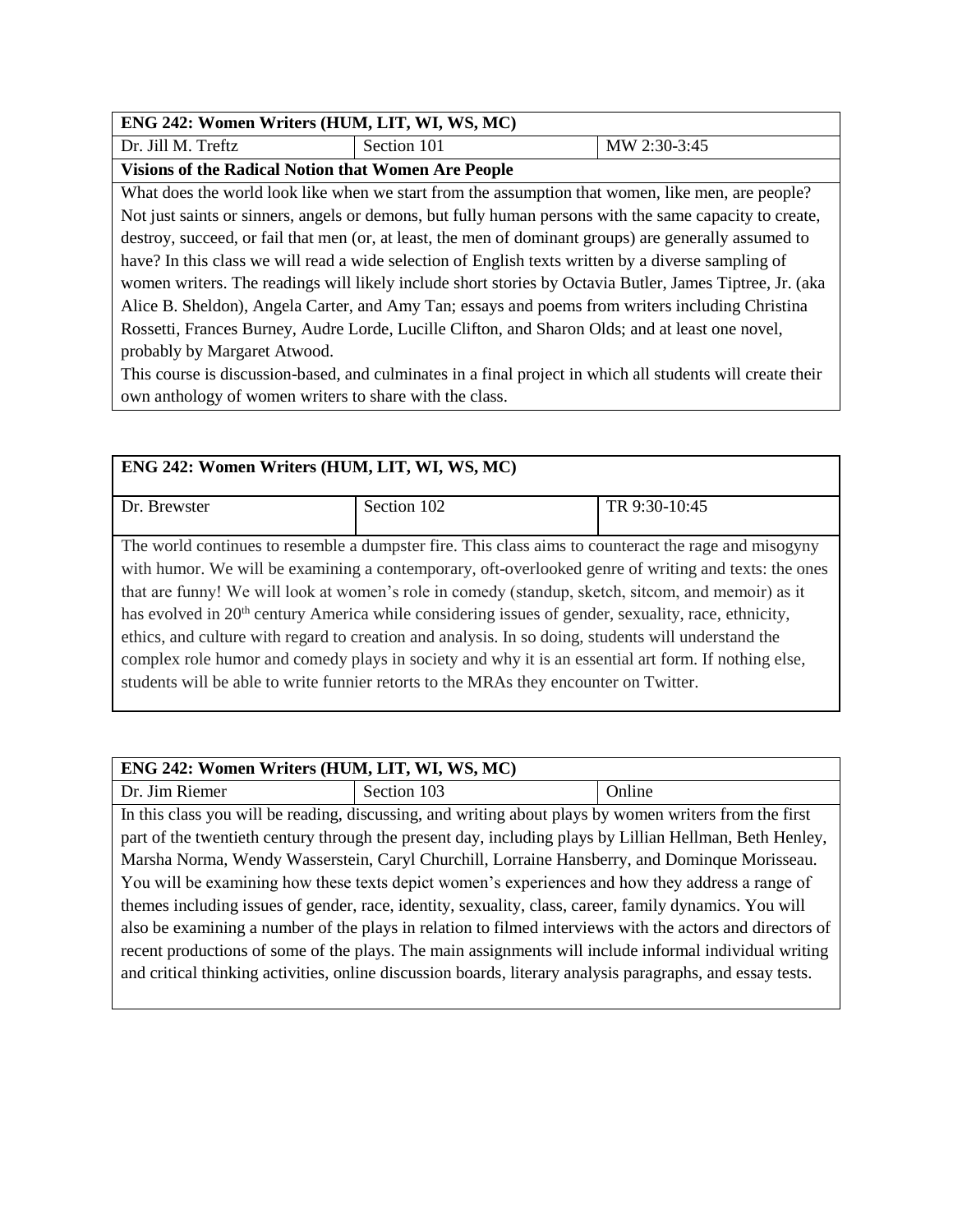### **ENG 263: Introduction to Digital Literary Studies (HUM, LIT, WI, DH)**

| Ian Nolte                                                                                               | Section 101                                                                                          | TR 12:30-1:45 |
|---------------------------------------------------------------------------------------------------------|------------------------------------------------------------------------------------------------------|---------------|
|                                                                                                         | How do digital tools influence literature? This course will examine how stories and technology blend |               |
| through three perspectives. We will read and write about video games as interactive literature. We will |                                                                                                      |               |
| study digital editing to create original cinepoems. And we will study how to use digital tools to build |                                                                                                      |               |
| analytical models of literary texts. A great place to get started using technology to enhance both your |                                                                                                      |               |
| analytical and creative writing.                                                                        |                                                                                                      |               |

### **ENG 344: Introduction to Film Studies (LIT, WI, DH, Film Studies)**  $Dr. Margaret Sullivan$  Section 101 MW 1-2:15 p.m. This course introduces students to film as a complex form of artistic representation. We'll consider how films combines separate interrelated elements, including mise-en-scene, cinematography, editing, and sound, into a coherent whole. We'll also look at interpretive frameworks such as genre theory and the idea of "authorship." During the semester, we'll cover both American and international films and

will read from the assigned text, *Looking at Movies*, by Richard Barsam and David Monahan. Assignments will include weekly viewing responses, a formal analysis of a film, quizzes and a final exam.

| ENG 344: Introduction to Film Studies (LIT, WI, DH, Film Studies)                                                |             |                                                                                                          |  |
|------------------------------------------------------------------------------------------------------------------|-------------|----------------------------------------------------------------------------------------------------------|--|
| Dr. Walter Squire                                                                                                | Section 103 | TR 9:30-10:45                                                                                            |  |
|                                                                                                                  |             | Have you ever wondered how films are made? How do flashes of light accompanied by sound work             |  |
|                                                                                                                  |             | together to produce riveting stories, some so enchanting that we watch them over and over again? This    |  |
|                                                                                                                  |             | course will focus upon film form, the artistry that produces the magic of movies. After devoting several |  |
| weeks to an examination of the elements of film form--mise-en-scène, cinematography, editing, and                |             |                                                                                                          |  |
| sound—we will then shift our attention to international film history to provide a fuller picture of the          |             |                                                                                                          |  |
| possibilities of cinematic art. Readings from the assigned text <i>Looking at Movies</i> , by Richard Barsam and |             |                                                                                                          |  |
| David Monahan, will be supplemented by selected American and international films. Assignments will               |             |                                                                                                          |  |
| include low-, medium-, and high-stakes writing (various in-class exercises, weekly viewing responses to          |             |                                                                                                          |  |
| films, and a formal analysis of a short film) as well as quizzes and a final exam.                               |             |                                                                                                          |  |

| <b>ENG 350: Intro to Textual Analysis (WI, DH)</b>                                                           |                                                                                                    |              |
|--------------------------------------------------------------------------------------------------------------|----------------------------------------------------------------------------------------------------|--------------|
| Dr. Jana Tigchelaar                                                                                          | Section 101                                                                                        | MW 2:30-3:45 |
|                                                                                                              | Textual analysis is one of the essential tools in the study of literature. This class provides an  |              |
|                                                                                                              | introduction to the process, methods, and materials of textual analysis. Using Katherine Acheson's |              |
| Writing Essays About Literature as our guide, we'll read texts in a variety of genres (including             |                                                                                                    |              |
| selections of poetry, Shakespeare's Much Ado about Nothing, a graphic narrative, and selected short          |                                                                                                    |              |
| fiction) and build our skills in close reading explication, entering scholarly and critical discussions, and |                                                                                                    |              |
| articulating complex critical arguments about literature. In addition, we'll view a couple of film           |                                                                                                    |              |
| adaptations of our readings and create and present a digital interpretative analysis.                        |                                                                                                    |              |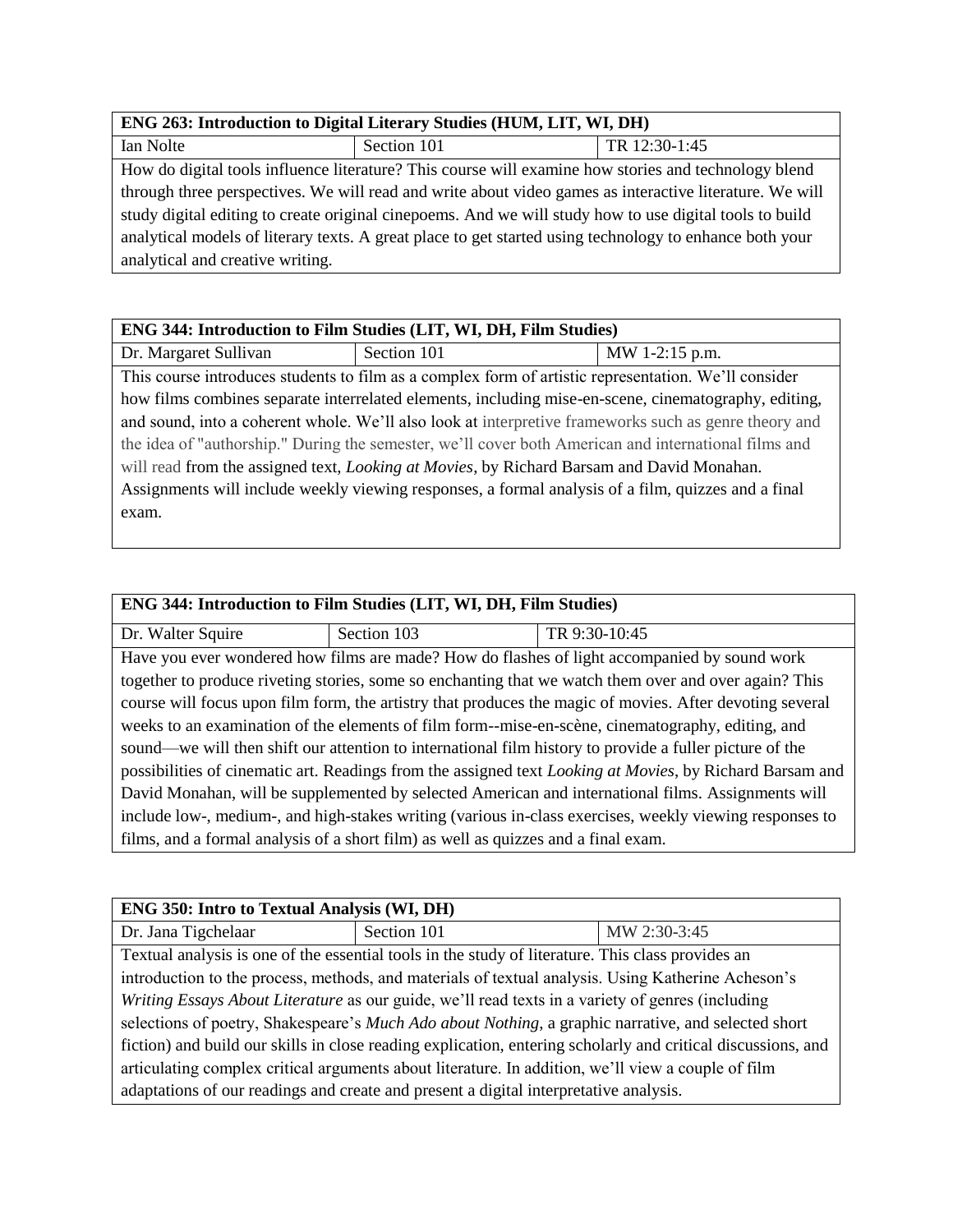### **ENG 350: Intro to Textual Analysis (WI, DH)**

| Prof. Anna Rollins                                                                                            | Section 102                                                                                              | TR 11-12:15 |
|---------------------------------------------------------------------------------------------------------------|----------------------------------------------------------------------------------------------------------|-------------|
|                                                                                                               |                                                                                                          |             |
|                                                                                                               | What is a text, and how can we become better, closer readers? How do the texts that we read set the      |             |
|                                                                                                               | stage for our day-to-day lives? These are the questions that we will take up in this introduction to the |             |
| English major. We will begin the semester reading poetry as anthologized in Eavan Boland and Mark             |                                                                                                          |             |
| Strand's <i>The Making of a Poem</i> . Following our close reading of poetry, we will turn our gaze to the    |                                                                                                          |             |
| novel, focusing specifically on Charlotte Bronte's <i>Jane Eyre</i> . We will then step back in time, reading |                                                                                                          |             |
| William Shakespeare's play Much Ado About Nothing and critical articles about his dramatic work.              |                                                                                                          |             |
| Finally, we will engage in reading a less-conventional text -- a graphic memoir – specifically, Lila          |                                                                                                          |             |
| Quintero Weaver's Darkroom.                                                                                   |                                                                                                          |             |
|                                                                                                               |                                                                                                          |             |

| <b>ENG 354: Scientific and Technical Writing (WI)</b>                                                   |                                                                                                              |               |
|---------------------------------------------------------------------------------------------------------|--------------------------------------------------------------------------------------------------------------|---------------|
| Dr. Tim Burbery                                                                                         | Section 101                                                                                                  | TR 12:30-1:45 |
|                                                                                                         | This class will examine the histories and types of scientific and technical writing, while providing lots    |               |
|                                                                                                         | of practice in composing various types of these documents. While TW became a "thing" in the 20 <sup>th</sup> |               |
|                                                                                                         | century, it has ancient antecedents, and now encompasses many other types of writing, including              |               |
| resumes, cover letters, syllabi, coding, white papers, book/article proposals, memos, press releases,   |                                                                                                              |               |
| reports, complaint letters, websites (like "About Us" pages), blogs, product reviews, quizzes, and even |                                                                                                              |               |
| emails, to name a few. Scientific writing also has ancient roots, though it crystallized during--and    |                                                                                                              |               |
| indeed helped to inaugurate--the Scientific Revolution (1543-1700) (Heard 5-6). While SW is now         |                                                                                                              |               |
| used most commonly in the IMRAD format (Introduction, Methods, Results And Discussion), it has          |                                                                                                              |               |
| morphed to include various non-IMRAD formats, as well as science journalism.                            |                                                                                                              |               |
|                                                                                                         |                                                                                                              |               |

| <b>ENG 354: Scientific and Technical Writing (WI)</b>                                           |             |                         |
|-------------------------------------------------------------------------------------------------|-------------|-------------------------|
| Amine Oudghiri-Otmani                                                                           | Section 102 | Online $(2nd-8$ -weeks) |
| Toohnical writing is all about ampowerment; making information accessible, usable, and relevant |             |                         |

Technical writing is all about empowerment: making information accessible, usable, and relevant. Knowing that much of your career success will depend on how well you communicate, the primary goal of English 354 is to prepare you to write in your profession by completing the types of practical writing projects often required in many professions. Emphasis will be placed on making effective businessrelated presentations supported with appropriate visual aids.

To focus our path toward these goals, we will analyze graphs, write effective employment documents (including resumes, cover letters, and personnel reports), prepare for a job interview, produce technical documents like reports and formal proposals, and review and practice Standard English grammar as needed and applicable to each assignment.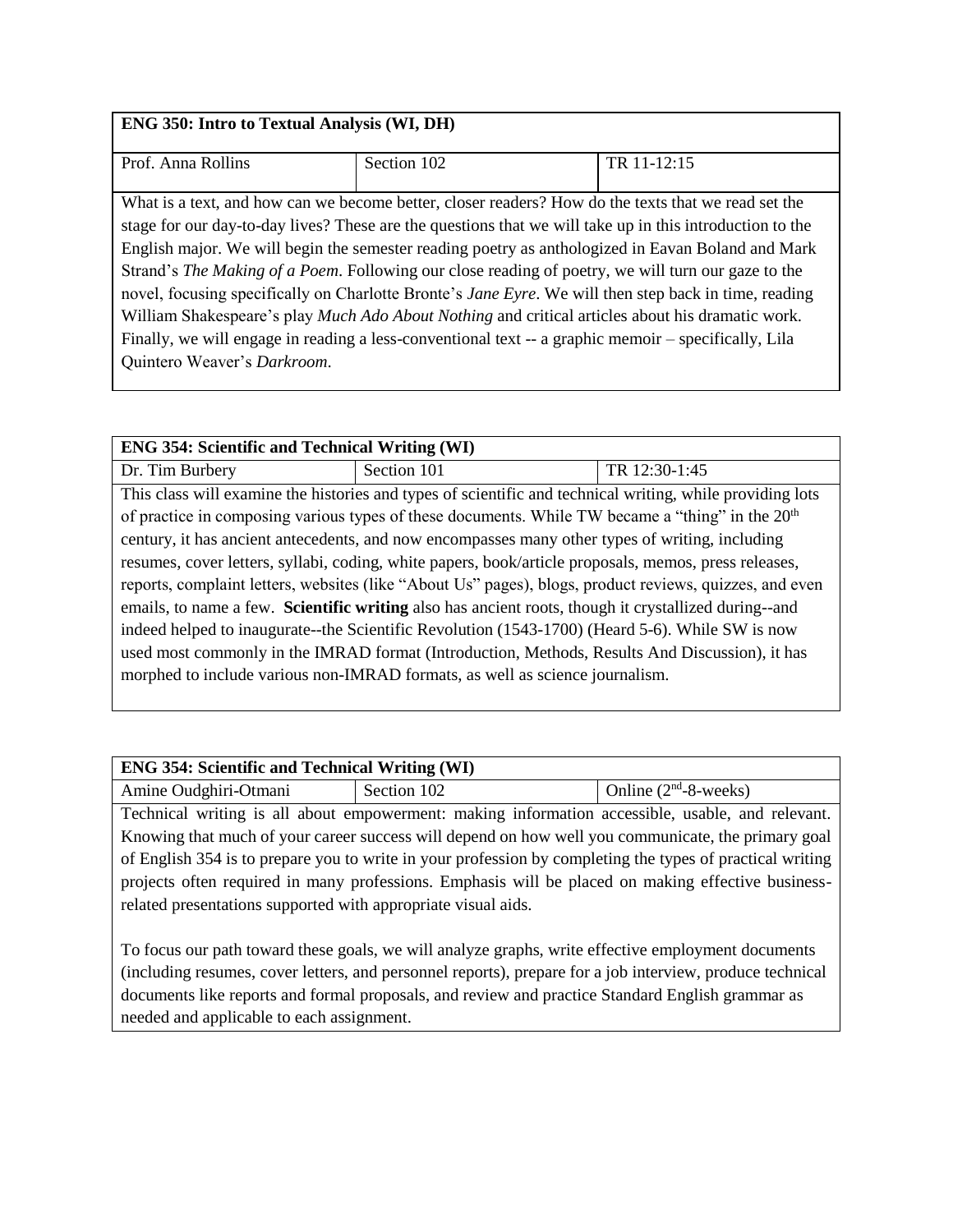| <b>ENG 355: Introduction to Critical Theory (WI)</b> |             |              |
|------------------------------------------------------|-------------|--------------|
| Dr. John Young                                       | Section 101 | MW 2:30-3:45 |

While theory is often seen as "outside" of literature proper, and thus as imposing "external" concerns onto literary interpretation, this is a misunderstanding: used correctly and effectively, theory should be a tool that enables new kinds of questions about literature (defined broadly) to develop. As Stuart Hall (a theory and critic of postcolonial literature and culture) writes, "Theory is always a detour on the way to something more important." In this course, we will survey a range of theoretical approaches and methods, considered both on their own and in application to specific examples (drawn from poetry, fiction, film, television, graphic novels, and other genres). While understanding the background and aims of a particular theoretical perspective is necessary for determining the kinds of questions it can enable, our primary focus throughout will be on the specific differences it would make to approach particular examples from one theoretical orientation or another. Requirements will include several short (1 pg.) responses, an in-class presentation of discussion questions, and a longer research project.

| <b>ENG 355: Introduction to Critical Theory (WI)</b>                                                     |                                                                                                        |                    |
|----------------------------------------------------------------------------------------------------------|--------------------------------------------------------------------------------------------------------|--------------------|
| Dr. Margaret Sullivan                                                                                    | Section 102                                                                                            | TR 12:30-1:45 p.m. |
|                                                                                                          | This course will introduce significant trends in literary theory; no prior knowledge of theory is      |                    |
|                                                                                                          | expected. Students will learn how to identify underlying theoretical concepts in literary criticism as |                    |
|                                                                                                          | well as how to integrate theory and criticism into their own writing. Most of our class will examine   |                    |
| twentieth and twenty-first century theoretical movements that continue to shape the study of literature, |                                                                                                        |                    |
| film and culture. We'll consider gender theory, for example, as well as queer theory, deconstruction,    |                                                                                                        |                    |
| animal studies, and ecocriticism. We'll also read several works of literature, ones that help to work    |                                                                                                        |                    |
| through our theoretical concepts. Literary texts will include short stories by James Joyce and Carson    |                                                                                                        |                    |
| McCullers as well as the spoken work poetry of Andrea Gibson. Probable assignments include short         |                                                                                                        |                    |
| reading responses, a mid-term essay, and a major researched essay.                                       |                                                                                                        |                    |

| <b>ENG 360: Introduction to Creative Writing (WI)</b>                                                    |                                                                                                       |              |
|----------------------------------------------------------------------------------------------------------|-------------------------------------------------------------------------------------------------------|--------------|
| Dr. Forrest Roth                                                                                         | Section 101                                                                                           | MW 2:30-3:45 |
|                                                                                                          | Creative Writing has long been one of the most satisfying ways for all writers to explore their world |              |
|                                                                                                          | and share their unique vision of it to a particular audience— the first tricky part being how to get  |              |
|                                                                                                          | started down the path. As an introductory workshop to help you begin learning about and developing    |              |
| your skills, this course will allow you to engage the conventions of different literary genres while, at |                                                                                                       |              |
| the same time, formulating your own ideas about how to work with or against those conventions to         |                                                                                                       |              |
| fulfill your aesthetic vision on the page. Towards that end, in addition to reading various creative and |                                                                                                       |              |
| critical works by other contemporary authors, as well as exploring the kind of creative writing done     |                                                                                                       |              |
| today in on-line journals, you will develop workshop drafts to be shared with the class by doing smaller |                                                                                                       |              |
|                                                                                                          | exercises in the forms we will pursue, eventually accomplishing a full portfolio containing your own  |              |
|                                                                                                          | poetry, fiction and non-fiction that reflects a detailed personal writing philosophy.                 |              |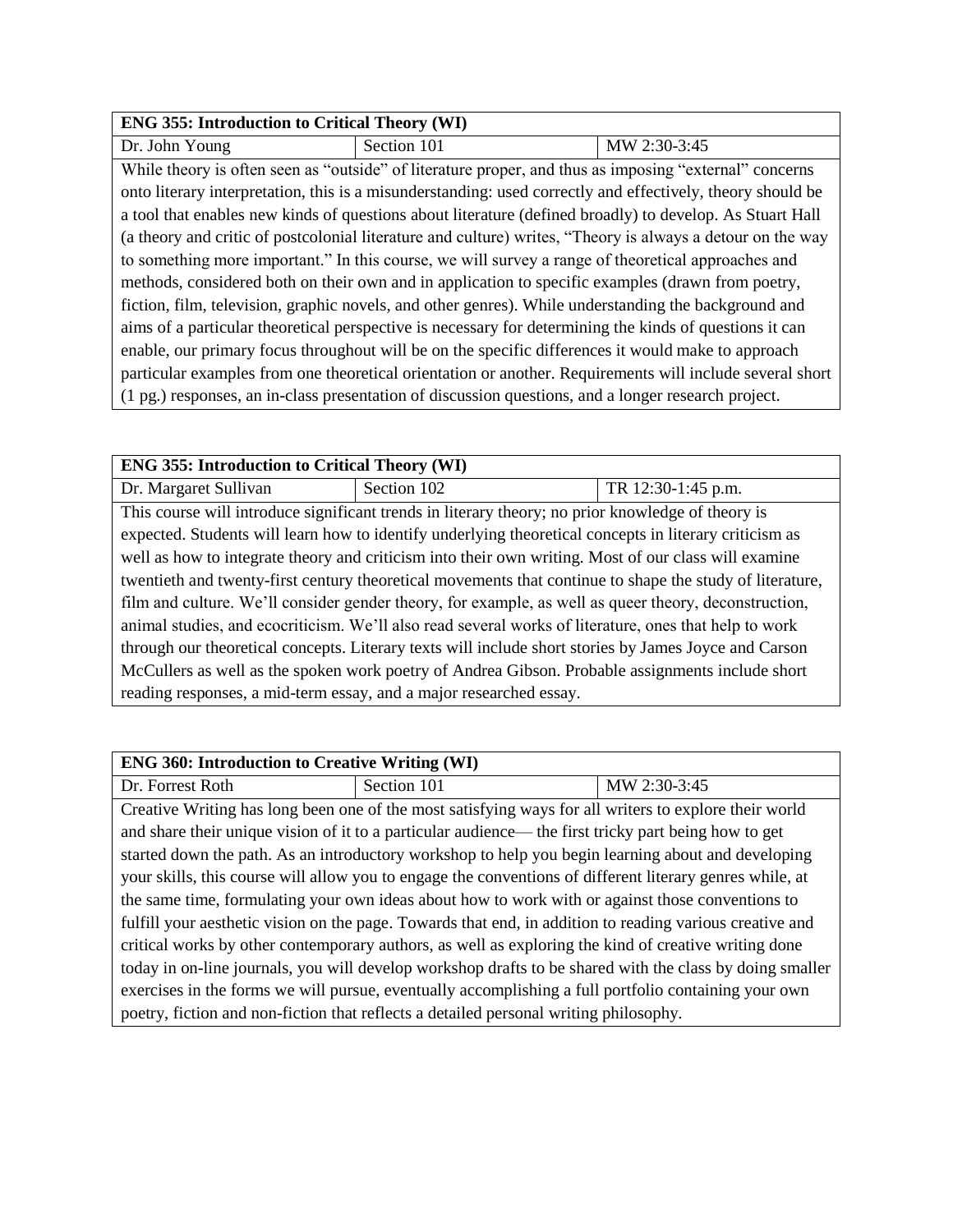#### **ENG 360: Introduction to Creative Writing (WI)**

Dr. Britton C. Lumpkin Section 103 | Online

Over the course of the semester, we will be reading examples of lyric poetry, short-shorts, short creative nonfiction and various craft essays concerned with writing in these genres. We will discuss how these works operate on the level of craft and structure and learn from these works as writers. The works we read will also serve as both models of inspiration and templates for your own writing. An essential part of class will involve the "workshopping" of student writing. During online workshops, students will be assigned to small groups wherein they will thoughtfully consider the merits of each other's creative work and give constructive criticism and suggestions for revision. By the end of the semester, students will become familiarized with the language of literary craft and will draft and revise work in the genres of short fiction, poetry, and creative nonfiction.

| <b>ENG 377: Creative Writing Poetry (WI)</b>                                                           |                                                                                                        |                  |
|--------------------------------------------------------------------------------------------------------|--------------------------------------------------------------------------------------------------------|------------------|
| Rachel Rinehart                                                                                        | Section 101                                                                                            | MW 2:30p - 3:45p |
|                                                                                                        | This is a poetry workshop course, which is designed to help intermediate level poetry students become  |                  |
|                                                                                                        | better readers and writers of poetry. In addition to participating in a variety of workshop formats as |                  |
| both poets and critics and writing a series of free verse, occasional, and formal poems, students will |                                                                                                        |                  |
| compile a poetry portfolio of revised poems at the end of the semester in which they also reflect on   |                                                                                                        |                  |
| their progress as poets and critics. Throughout the course, we will also read and discuss poems and    |                                                                                                        |                  |
| craft writings by a diverse cast of contemporary poets. Texts for this course include The Making of a  |                                                                                                        |                  |
| Poem: A Norton Anthology of Poetic Forms by Eavan Boland and Mark Strand as well as additional         |                                                                                                        |                  |
| readings provided by the instructor.                                                                   |                                                                                                        |                  |

| <b>ENG 412: Shakespeare's Histories and Tragedies (LIT, WI)</b>                                             |             |              |  |
|-------------------------------------------------------------------------------------------------------------|-------------|--------------|--|
| Gwenyth Hood                                                                                                | Section 101 | MW 2:30-3:45 |  |
| <b>Theme: Discord and Destruction; Wisdom and Renewal</b>                                                   |             |              |  |
| Select plays show many facets of Shakespeare's tragic and historical vision, from the amorous <i>Romeo</i>  |             |              |  |
| and Juliet, which (some think) narrowly misses being comic, to plays such as Othello and Macbeth,           |             |              |  |
| which show a darker side of the amorous, and <i>Hamlet</i> which cast a melancholy eye on civilization as a |             |              |  |
| whole Chosen histories also vary in range and setting Richard III with its relentless carnage and the       |             |              |  |

so vary in range and setting. *Richard III* with its relentless carnage, more optimistic *Henry VI* are both set in England not too far from Shakespeare's own time and cast light on contemporary politics. *Julius Caesar* explores a more remote historical epoch, which still, however, resonated for Shakespeare's time and is relevant today. In this course, students will gain insight into Shakespeare's society, and his place in English and World literature. In this Writing Intensive (WI) class, there will be in-class freewrites and weekly prompts, besides three formal essays and a midterm on an assigned topic. To ensure appreciation the plays' dramatic and oral qualities, there will be frequent in-class reading and some exploratory performance.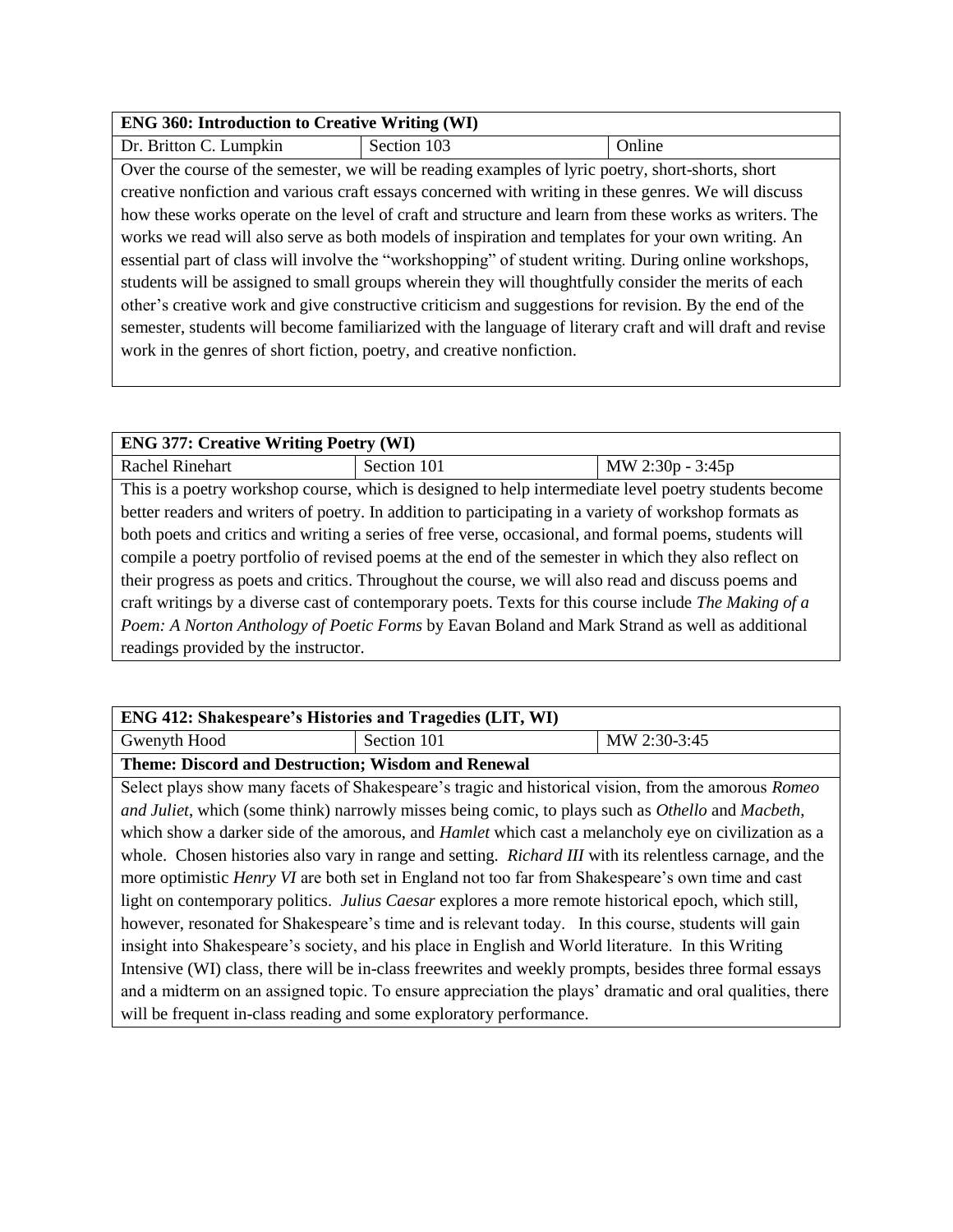| <b>ENG 415: Victorian Poetry (WI)</b>                                                                     |                                                                                                            |               |  |
|-----------------------------------------------------------------------------------------------------------|------------------------------------------------------------------------------------------------------------|---------------|--|
| Dr. Jill M. Treftz                                                                                        | Section 101                                                                                                | TR 9:30-10:45 |  |
|                                                                                                           | Don't let the dry title fool you. This class is a tour of some of the darkest and strangest corners of the |               |  |
| Victorian psyche. From poems narrated by murderers and prostitutes to a poet who actually robbed his      |                                                                                                            |               |  |
| own wife's grave, the Victorian period is the go-to place for the bizarre, macabre, and perverse. We'll   |                                                                                                            |               |  |
| read Tennyson and the Brownings, Swinburne and the Rossettis, and poets like Amy Levy, Augusta            |                                                                                                            |               |  |
| Webster, and Gerard Manley Hopkins (who aren't plural because they were the only poets in their           |                                                                                                            |               |  |
| families). If you're lucky, you might even get a chance to read the jaw-dropping work of the man who      |                                                                                                            |               |  |
| is universally considered to be the worst poet in the English language. But you have to take the class to |                                                                                                            |               |  |
| find out his name.                                                                                        |                                                                                                            |               |  |

Discussion-based, with a mix of traditional essays and project-based assignments.

| ENG 421: American Literature to 1830 (HUM, LIT, WI)                                                         |                                                                                                          |           |  |
|-------------------------------------------------------------------------------------------------------------|----------------------------------------------------------------------------------------------------------|-----------|--|
|                                                                                                             |                                                                                                          |           |  |
| Dr. Stefan Schöberlein                                                                                      | Section 101                                                                                              | MW 1-2:15 |  |
|                                                                                                             | <b>Colonial and Early American Literatures before the Age of Jackson</b>                                 |           |  |
|                                                                                                             | In this class, we will read texts produced in the British Colonies and the early decades of the American |           |  |
| Republic. Our focus will be decidedly historicist: we will strive to avoid mythmaking and teleology         |                                                                                                          |           |  |
| and attempt to understand these cultures and literatures in their own terms and their own time. Our         |                                                                                                          |           |  |
| focus will be on early literary genres, theological concepts, settler culture and settler/native            |                                                                                                          |           |  |
| interactions, local and global politics and political theory, as well as gender and race relations. At      |                                                                                                          |           |  |
| times, we will fill in the blanks in the literary record with contemporary texts (such as the graphic novel |                                                                                                          |           |  |
| Ghost River: The Fall and Rise of the Conestoga). We will draw on pre-Columbian ideas without               |                                                                                                          |           |  |
| forcing them into a "becoming America" narrative. Around All Hallow's Eve, we will watch The                |                                                                                                          |           |  |
| <i>VVitch: A New-England Folktale (2015)</i> together.                                                      |                                                                                                          |           |  |

| <b>ENG 432: Contemporary Literature (WI)</b>                                                            |                                                                                                              |          |  |
|---------------------------------------------------------------------------------------------------------|--------------------------------------------------------------------------------------------------------------|----------|--|
| Dr. John Young                                                                                          | Section 101                                                                                                  | W 5:30-8 |  |
|                                                                                                         | This course will investigate the nature of contemporary story-telling, focusing especially on the            |          |  |
|                                                                                                         | relationship between parts and wholes, by asking how individual stories contribute to a collection, in       |          |  |
|                                                                                                         | the case of books, and how individual episodes contribute to a season, in the cases of television and        |          |  |
| podcasts. Readings (well, "readings") may include: Zadie Smith's Grand Union, Jennifer Egan's A         |                                                                                                              |          |  |
| Visit from the Goon Squad (a novel masquerading as a collection of episodes), Maxim Loskutoff's         |                                                                                                              |          |  |
| Come West and See, Ricard Yañez's El Paso del Norte, Phil Klay's Redeployment, Nafissa-Thompson         |                                                                                                              |          |  |
| Spires's Heads of the Colored People, Nalo Hopkinson's Falling in Love with Hominids, and Don           |                                                                                                              |          |  |
| Lee's <i>Yellow</i> (it's unlikely we'll actually read *everything* on that list). TV shows may include |                                                                                                              |          |  |
|                                                                                                         | <i>Maniac, Russian Doll,</i> or others as voted on by the class. Requirements will include several short (1) |          |  |
|                                                                                                         | pg.) response, in-class presentation of discussion questions, and a longer research project.                 |          |  |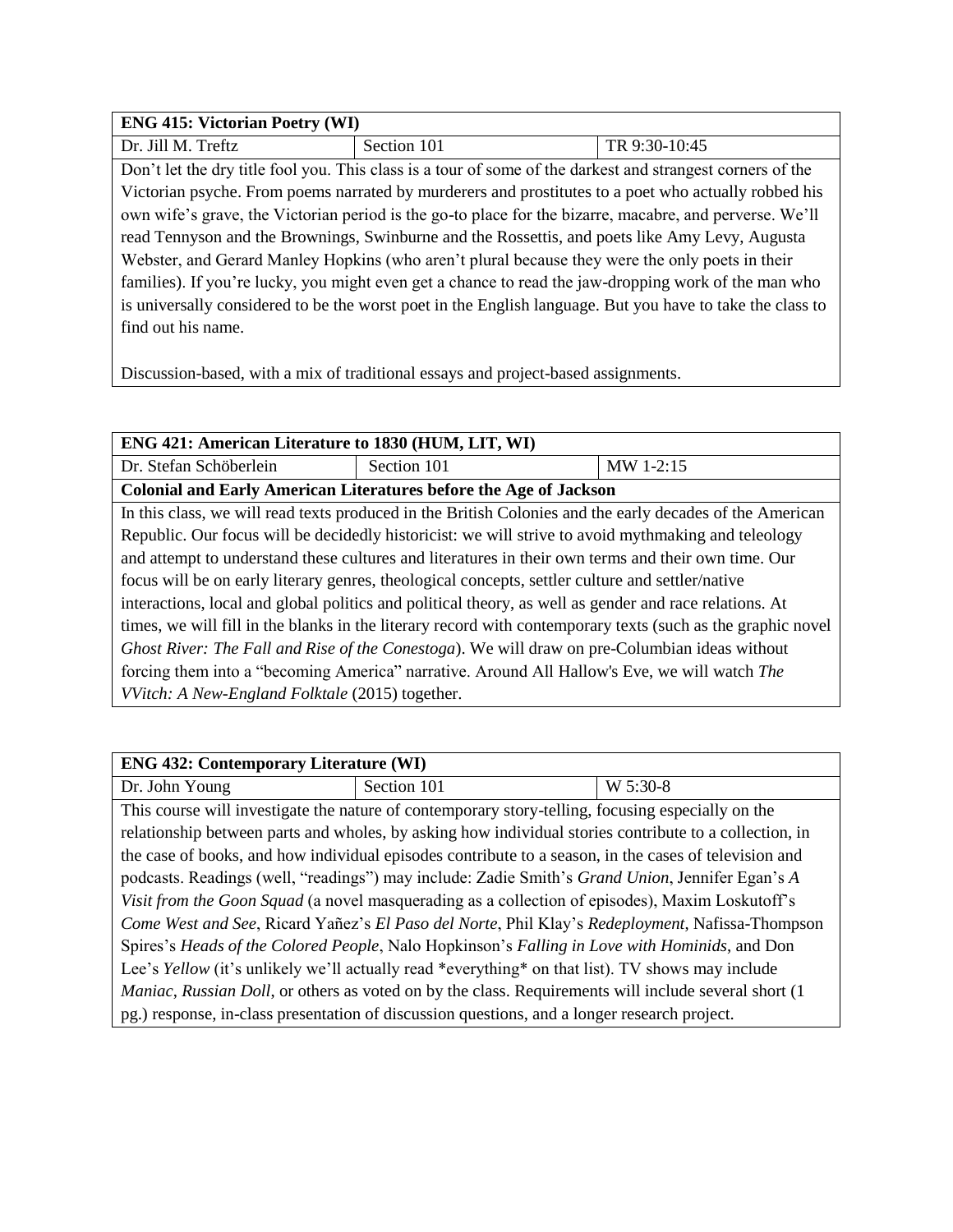| <b>ENG 440 Selected Topics in Film (LIT, WI)</b>                                                          |             |              |  |
|-----------------------------------------------------------------------------------------------------------|-------------|--------------|--|
| Ian Nolte                                                                                                 | Section 101 | MW 2:30-3:45 |  |
| <b>Cinematic Television: Streaming Stories and Stranger Things</b>                                        |             |              |  |
| This course will explore television as a medium for film narrative. How do television stories function?   |             |              |  |
| What qualities defined television stories in the past? How has streaming changed what is possible for     |             |              |  |
| television shows? We will examine how film stories work for television and practice writing and           |             |              |  |
| thinking about serial narratives. We will use several Netflix original series as a means of exploring the |             |              |  |
| evolution of television narrative as extended, on-demand cinematic narratives with a focus on Stranger    |             |              |  |
| Things.                                                                                                   |             |              |  |

| ENG 442: Gender and Sexuality in Film (LIT, WI, SS, WS, Film Studies)                                        |                                                                                                        |             |
|--------------------------------------------------------------------------------------------------------------|--------------------------------------------------------------------------------------------------------|-------------|
| Dr. Walter Squire                                                                                            | Section 101                                                                                            | T 4:00-6:20 |
|                                                                                                              | In this class we will study the history of gender and sexuality in cinema, examine the presentation of |             |
| various genders and sexualities within motion pictures, analyze the depiction of gender and sexuality in     |                                                                                                        |             |
| genre films, and focus upon the enhancement of writing skills and strategies. In addition, we will look at   |                                                                                                        |             |
| various sources of film production, including popular American movies, independent films, international      |                                                                                                        |             |
| cinema, the avant-garde, and underground films. Class sessions will be devoted to a mixture of lecture,      |                                                                                                        |             |
| screening of short films and clips from feature-length films, discussion of assigned films and articles, and |                                                                                                        |             |
| writing exercises. Assignments will include quizzes, a researched essay, and responses to assigned films.    |                                                                                                        |             |
| Selected films will include some of the following: Female, Singin' in the Rain, Cabaret, The Rocky Horro     |                                                                                                        |             |
| Picture Show, Carrie, The Piano, Go Fish, Tangerine, Boys Don't Cry, Boy Meets Girl, Pariah, Approprid       |                                                                                                        |             |
| Behavior, Moonlight, Goodbye Gauley Mountain, Her, Paris Is Burning, But I'm a Cheerleader, Secretary        |                                                                                                        |             |
| Brokeback Mountain.                                                                                          |                                                                                                        |             |

| <b>ENG 492: Fiction Workshop</b>                                                                           |             |               |  |
|------------------------------------------------------------------------------------------------------------|-------------|---------------|--|
| Prof. Daniel O'Malley                                                                                      | Section 101 | TR 9:30-10:45 |  |
| This is an advanced course in fiction writing. Students are expected to have some familiarity with basic   |             |               |  |
| creative writing concepts (PR: ENG 378: Intermediate Fiction Writing), and we will expand on that          |             |               |  |
| familiarity. Daily activities will balance discussion of published work in a variety of styles, along with |             |               |  |
| writing exercises and workshops. Students will complete multiple writing projects, both critical and       |             |               |  |
| creative, including two complete short stories, an analytical essay, and a revision portfolio.             |             |               |  |